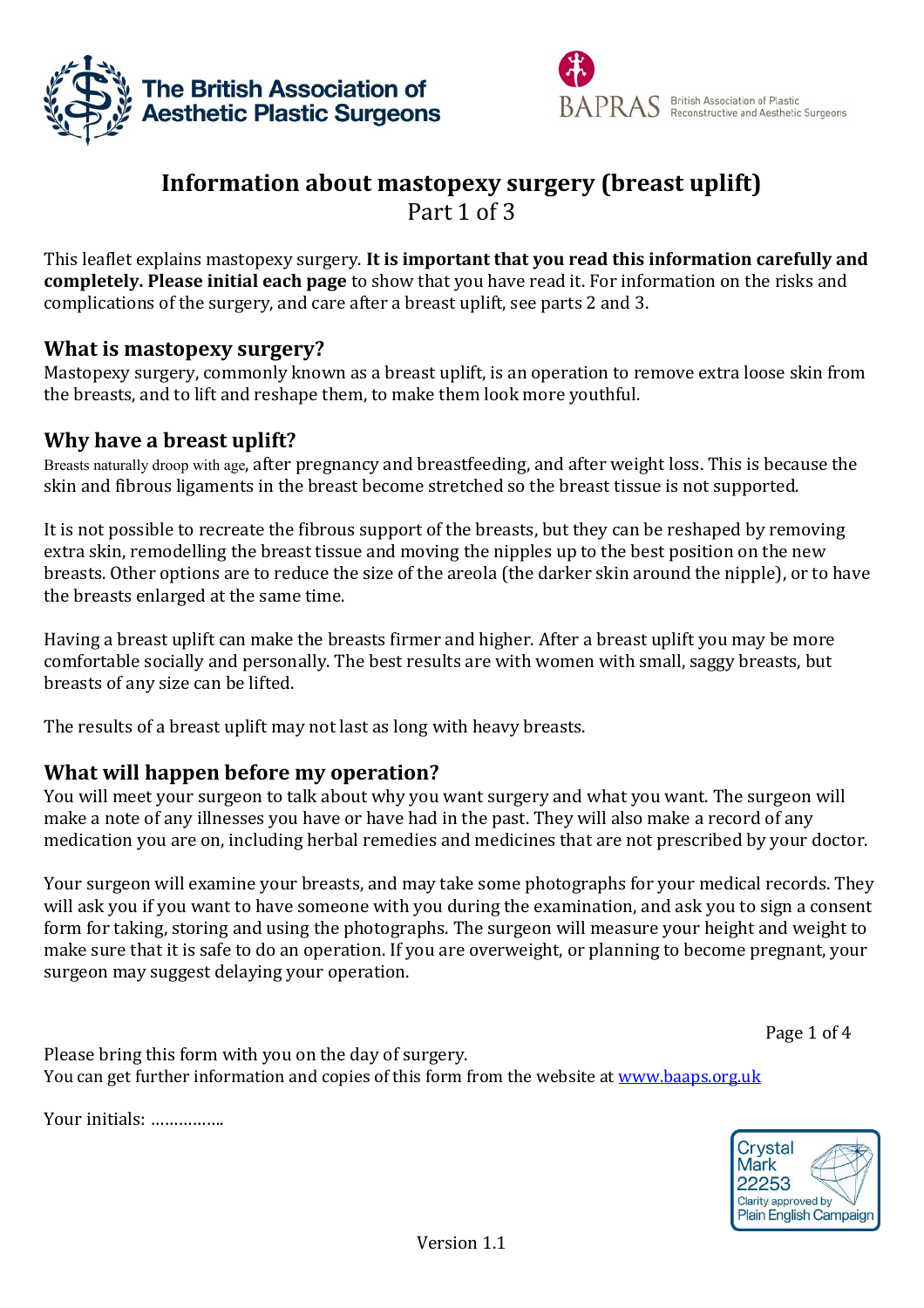



## **How is the surgery performed?**

There are different types of uplift. The best type of uplift for you depends on your breast size and the result you want. Different types of uplift make different scars on the breasts. Whichever type of uplift you choose, the scars should not be visible when you wear normal clothing, bras and bikini tops,

The most common type of uplift, with a cut around your areola and vertically under your breast, is shown below. Sometimes there is a cut in the crease under the breast to make an anchor shape.

Extra skin is removed from underneath the breast, the breast is reshaped into a tighter cone and the nipples are moved to a higher level. The size of the areola can also be reduced.

If your breasts are small as well as droopy, you can have them enlarged with silicone implants. Having breast implants is the only way to significantly increase fullness above the nipples, but their weight can make the breast droop again over time.



www.PicturingMedicine.com

Page 2 of 4

Please bring this form with you on the day of surgery. You can get further information and copies of this form from the website at [www.baaps.org.uk](http://www.baaps.org.uk/)

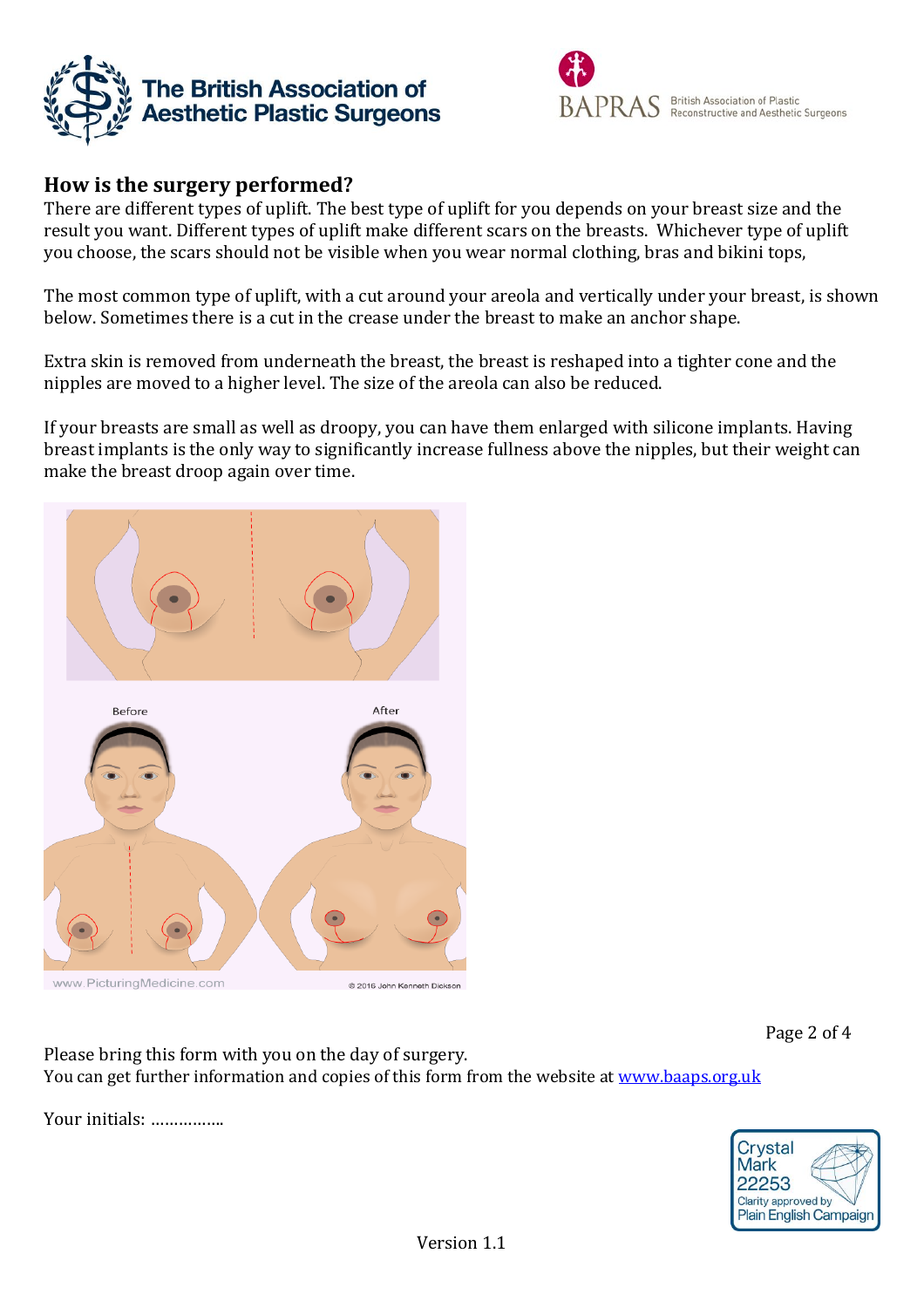



## **Choosing a surgeon**

If you decide to have a breast uplift, only go to a surgeon who is properly trained and is on the specialist register held by the General Medical Council. They will talk to you about what is possible for you or might give the best results. Members of several different organisations do cosmetic surgery, so your general practitioner (GP) is the best person to advise you on who to see.

You should talk to your surgeon before your operation about when and how to pay.

Nobody needs an urgent breast uplift. If you are not given time to think about it, you should look elsewhere.

#### **How can I help my operation be a success?**

Be as healthy as possible. It is important to keep your weight steady with a good diet and regular exercise. Your GP can give you advice on this.

If you smoke, stopping at least six weeks before the operation will help to reduce the risk of complications.

Do not worry about removing hair near where cuts will be made, but do have a bath or shower during the 24 hours before your operation to make sure that the area is as clean as possible.

#### **To find out more, visit the websites below.**

#### **Contact us:**

The British Association of Aesthetic Plastic Surgeons The Royal College of Surgeons of England 35-43 Lincoln's Inn Fields London WC2A 3PE

Phone: 020 7430 1840 Fax: 020 7242 4922 Email: [info@baaps.org.uk](mailto:info@baaps.org.uk) Website: www.baaps.org.uk

## **British Association of Plastic, Reconstructive and Aesthetic Surgeons**

(Address as above)

Page 3 of 4

Please bring this form with you on the day of surgery. You can get further information and copies of this form from the website at [www.baaps.org.uk](http://www.baaps.org.uk/)